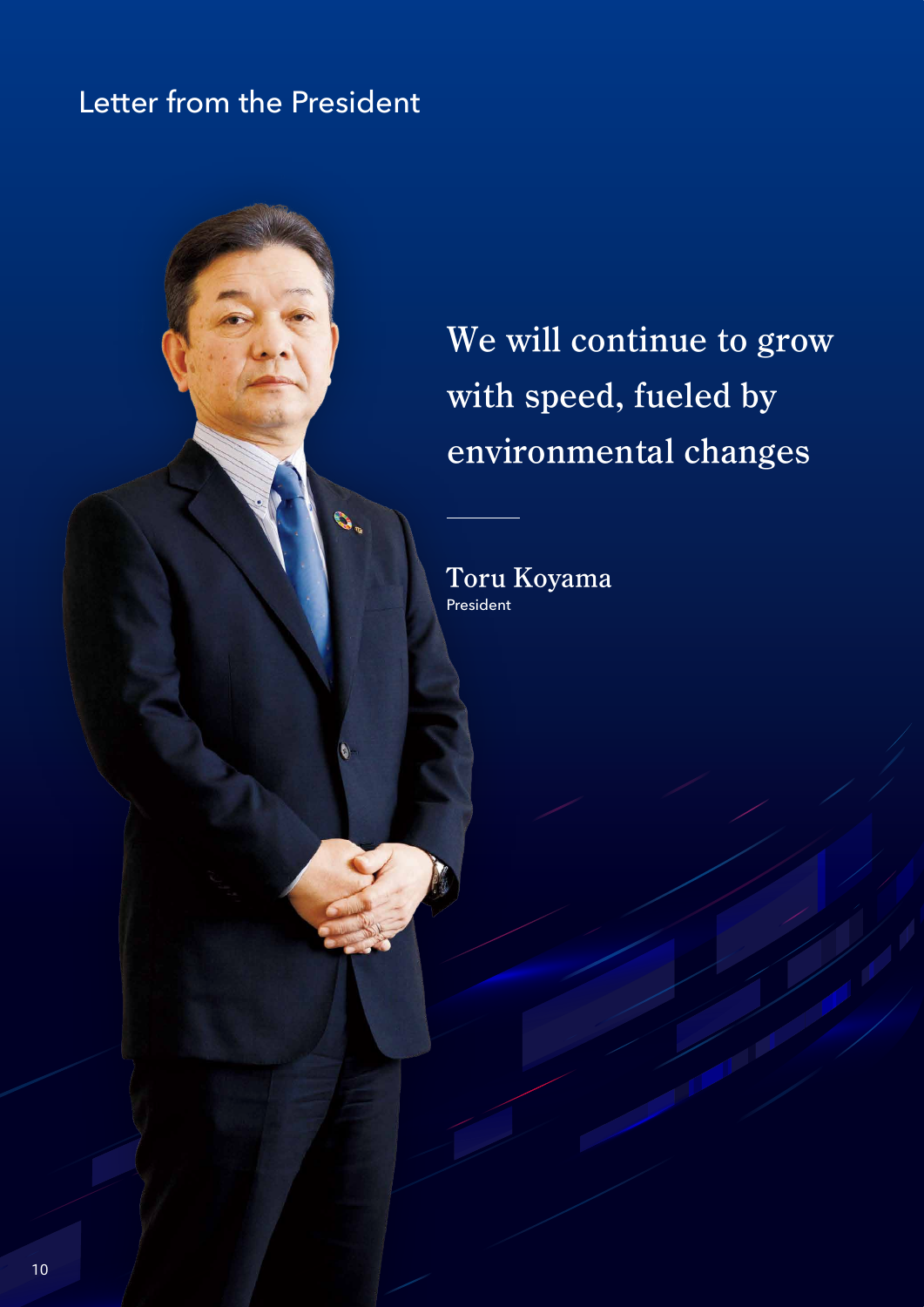#### Major environmental changes continue

2020 was a year when the novel coronavirus threatened the sense of security in people's lives. I would like to express my deepest sympathy to all those who contracted the SARS-CoV-2 virus and everyone affected by the spread of infections. Toyoda Gosei continues to hope for a return to regular life as soon as possible, and we are doing our utmost to contribute to solutions to social issues through our business activities.

Toyoda Gosei had positioned 2020 as a year to display our true abilities and turn to full offense, but we were hugely affected by the novel coronavirus in the first half of the fiscal year. The entire Toyoda Gosei Group worked together to restore profits, reducing labor costs and expenditures among other measures. In the second half of the fiscal year, we were boosted by a recovery in automobile production volumes and achieved a significant increase in profits compared with the previous year.

Throughout this unprecedented year, I felt strongly that our business foundation has been strengthened by our rapid response to environmental changes and our cohesion as One Team.

One way in which we adapted quickly to environmental changes was to swiftly develop infrastructure and rethink systems to facilitate new working styles, incorporating telework and Web conferences in order to prevent the spread of COVID-19. At first, some employees said that the new working styles would weaken communication and the unaccustomed working environment would be a distraction. However, by sharing good examples of telework in various workplaces in the company and holding workshops on how to use the new communication tools, these systems gradually became accepted. We now feel that these systems can be used for the purpose of implementing more effective and efficient working styles.

The changes in working styles in response to these environmental changes are seen in both our Japanese and international locations. They are symbolized by the adoption of various modifications so that production preparations and production could be continued and deliveries to customers would not be interrupted. This was done even though production sites could not be visited in a timely manner due to voluntary restrictions on going out and travel restrictions in each country. Locations where production preparations were previously carried out with support by people sent

from Japan were able to prepare smoothly with remote support, using Web conferencing systems and cameras, for the start of production. Times of emergency call for even closer communication between the head office and other locations, and we feel progress has been made in localization of production preparation. This year has also nurtured a sense of solidarity both within the Toyoda Gosei Group and with our customers and suppliers. We are sharing the status of our efforts with suppliers and providing timely support when they face difficulties. Our solidarity has increased thanks to active communication in a difficult situation.

There have also been cases in which rapid responses to environmental changes led directly to business and social contributions. With the development of our new elemental technology called e-Rubber and the commercialization of a heart surgery simulator, we have expanded our network in the medical field, including university hospitals. Thinking about what we could do to help fight the coronavirus, we went to talk to people at hospitals, which were under great strain. Finding out what they needed led to us providing protective gear that takes advantage of the features of the fabric in airbags, one of our major products, and PCR test vehicles. Next, our UV-C (deep UV) LEDs have been shown to inactivate the novel coronavirus. The commercialization of UV-C LEDs, which was already underway in our mediumterm plan, was brought forward with a focus on the three areas of air disinfection, water purification, and surface disinfection. These products are beneficial to the world, and we have been able to bring them out with exceptional speed.

Next, let me say a few words about "virtual business trips" as an example of my own efforts to deal with environmental changes. The COVID-19 situation and how we were dealing with production differed completely in each region of the world. I wanted to gain a solid understanding of the situation in each place and offer words of appreciation to our team members who were working so hard. However, I couldn't visit them directly because of travel restrictions. When I asked myself what I could do, I decided I would try to visit all of our overseas plants remotely as a substitute for overseas trips. This allowed me to deepen my understanding of the circumstances in those locations by confirming them live, even though it was done remotely. In this way I was able to go around to all plants globally in a short time and actively communicate with people in each country. I see this as a benefit brought about by work-style reforms.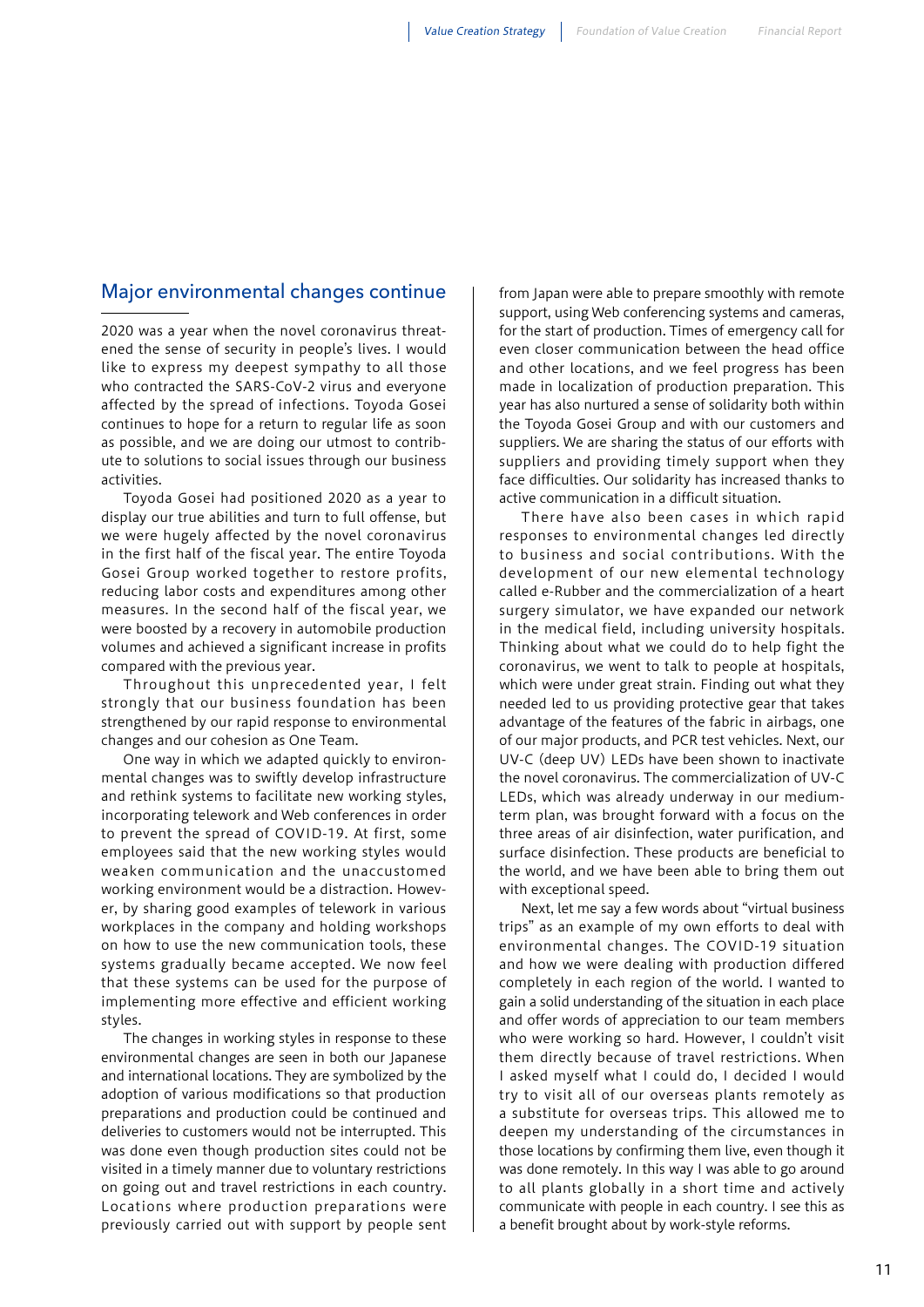#### Key efforts in fiscal 2021

The automobile industry is said to be undergoing a "huge, once-a-century transformation," in which the wave of CASE is surging across the industry. Achieving carbon neutrality has also come to be seen as a critical issue shared by the entire world.

Toyoda Gosei is doing its utmost to achieve the goals in its 2025 Business Plan for the medium-term, while also looking toward these huge changes in the business environment. We are accelerating new efforts while keeping in mind that each of us must adapt our own mindset and behavior.

Toyoda Gosei has three aims in working toward carbon neutrality. The first is to eliminate the risks from climate change. Increasing emissions of greenhouse gases and a rise in the average global temperature have resulted in abnormal weather, and the damage caused by this, such as the massive flooding seen in one country after the other, has become a familiar occurrence. We believe that companies have a social responsibility to try to achieve carbon neutrality. Second is to respond to the demand for carbon neutrality from our many stakeholders, including customers and investors. Fewer carbon emissions will lead to new values and bases for decisions, and will be essential to raising our corporate value. The third is that carbon neutrality is an opportunity for our company to grow sustainably. Toyoda Gosei is developing products and technologies that will contribute to decreased CO2 emissions. We are already developing high pressure hydrogen tanks for FCEVs, plastic fuel filler caps and other lighter weight products, and rubber recycling technology. We believe that it will now be important to visualize  $CO<sub>2</sub>$  emissions in life cycle assessments while also making more concrete development plans for products and technologies to further reduce  $CO<sub>2</sub>$ emissions. We have shared these three targets with management and all employees, and to achieve them we have established a carbon neutrality project and undertaken new challenges. At Toyoda Gosei we work with rubber and plastic, and will face many difficulties in achieving carbon neutrality through the lifecycle associated with all upstream to downstream aspects of our manufacturing. Our efforts to date have focused on reducing productionrelated  $CO<sub>2</sub>$  emissions, but there is a need to implement wide-ranging responses in materials, design, distribution and more. We therefore decided to start a companywide, cross-functional project with

the participation of many divisions. We want these efforts not to be undertaken by our company alone but through an active partnership with potential collaboration with our supply chain, including raw material manufacturers and suppliers, and manufacturers in the same industry. With application of the original technology we have developed so far and innovative manufacturing initiatives, we believe we can fulfill our social mission of carbon neutrality as a leading company in the field of rubber and plastics.

Responding to the changes in the business environment, we started the "Digital Transformation Department" to resolve management issues with a greater sense of speed. Over the past several years, we have increased the use of IT and IoT in business process improvements and automation of manufacturing lines, and achieved a certain level of results. With the new organization, we have brought together related divisions to accelerate reforms from the perspective of what is best for the company overall, and will build a global information base and conduct advanced analyses, make efforts to expand the use of AI, and provide support for the resolution of management issues with digital technology.

We have also started up an "Automotive Business Headquarters" to strengthen coordination in activities from receiving orders to production of new vehicle models, and build a system in which the entire business unit responds quickly to customer demands. By rapidly introducing systems based on environmental changes and properly sharing within the company the changes occurring in the business environment, we are each adapting our mindset and behavior to meet the challenges of the changing environment.